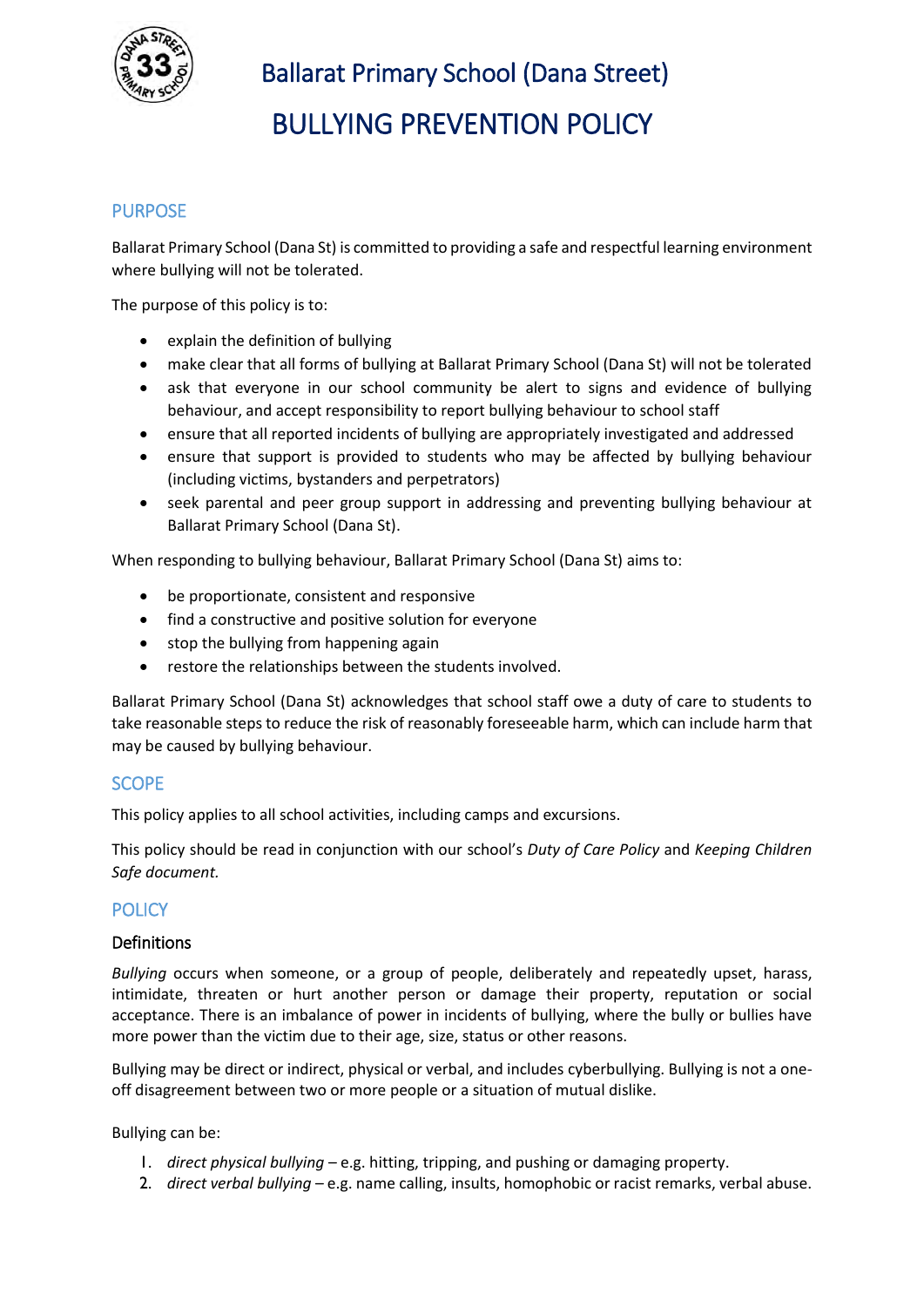

 Ballarat Primary School (Dana Street) BULLYING PREVENTION POLICY

3. *indirect bullying* – e.g. spreading rumours, playing nasty jokes to embarrass and humiliate, mimicking, encouraging others to socially exclude a person and/or damaging a person's social reputation or social acceptance.

*Cyberbullying* is direct or indirect bullying behaviours using digital technology. For example via a mobile phone, tablets, computers, chat rooms, email, social media, etc. It can be verbal, written or include use of images, video and/or audio.

*Mutual conflict* involves an argument or disagreement between people with no imbalance of power. In incidents of mutual conflict, generally, both parties are upset and usually both want a resolution to the issue. Unresolved mutual conflict can develop into bullying if one of the parties targets the other repeatedly in retaliation.

*Social rejection or dislike* is not bullying unless it involves deliberate and repeated attempts to cause distress, exclude or create dislike by others.

*Single-episode acts* of harassment, nastiness or physical aggression are not the same as bullying. If someone is verbally abused or pushed on one occasion, they are not being bullied. Harassment, nastiness or physical aggression that is directed towards many different people is not the same as bullying. However, single episodes of harassment, nastiness or physical aggression are not acceptable behaviours at our school.

Many distressing behaviours may not constitute bullying even though they are unpleasant. Students who are involved in or who witness any distressing behaviours of concern are encouraged to report their concerns to school staff.

#### BULLYING PREVENTION

Ballarat Primary School (Dana St) has a number of programs and strategies in place to build a positive and inclusive school culture. We strive to foster a school culture that prevents bullying behaviour by modelling and encouraging behaviour that demonstrates acceptance, kindness and respect.

Bullying prevention at Ballarat Primary School (Dana St) is proactive and is supported by research that indicates that a whole school, multifaceted approach is the most effect way to prevent and address bullying. At our school:

- We have a positive school environment that provides safety, security and support for students and promotes positive relationships and wellbeing.
- We strive to build strong partnerships between the school, families and the broader community that means all members work together to ensure the safety of students.
- Teachers are encouraged to incorporate classroom management strategies that discourage bullying and promote positive behaviour.
- In the classroom, our social and emotional learning curriculum teaches students what constitutes bullying and how to respond to bullying behaviour assertively. This promotes resilience, assertiveness, conflict resolution and problem solving. Incursions related to bullying are included in the curriculum, such as those provided by Victoria Police and the Life Education van.
- Students are encouraged to look out for each other and to talk to teachers about any bullying they have experienced or witnessed.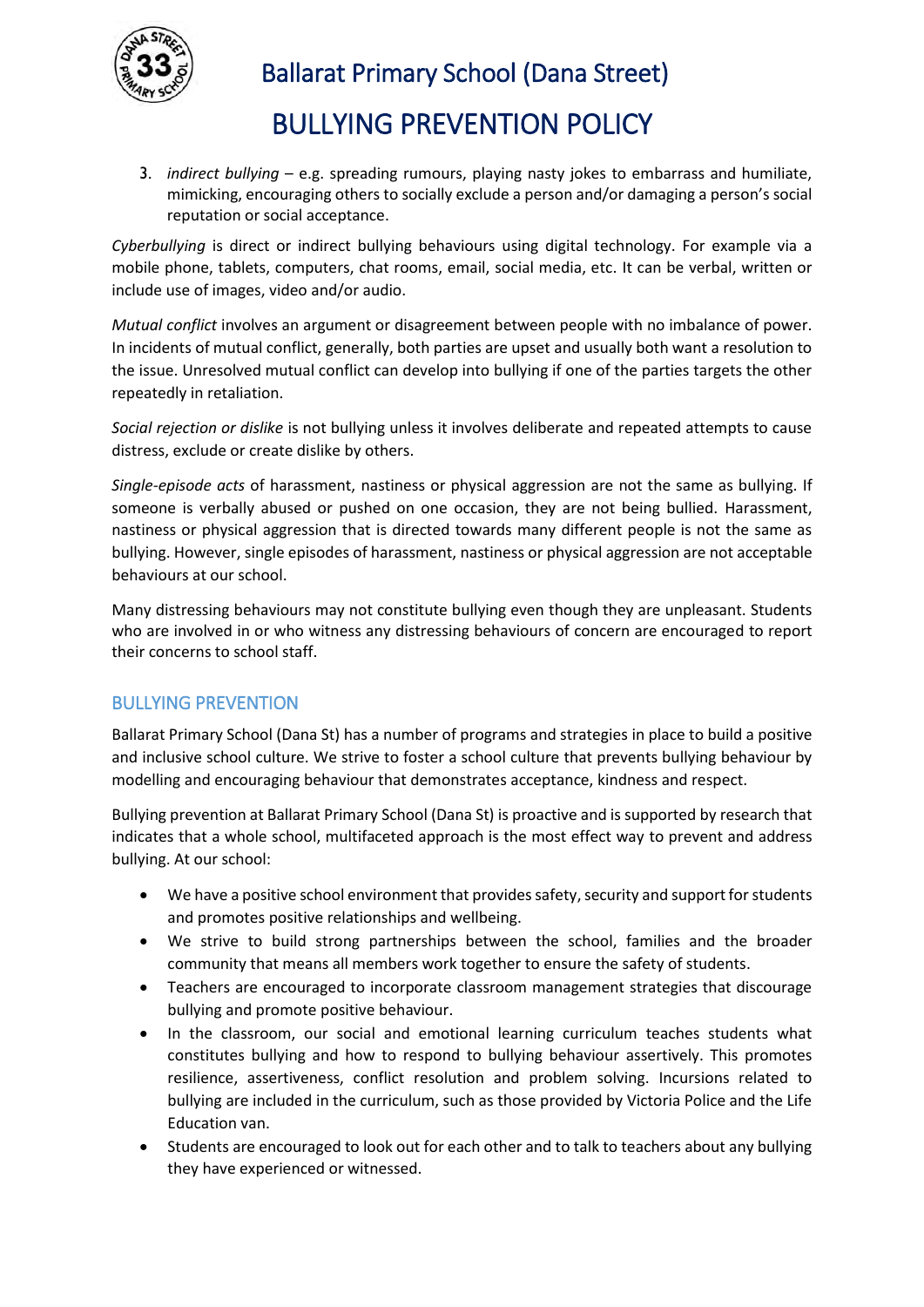

# Ballarat Primary School (Dana Street) BULLYING PREVENTION POLICY

## INCIDENT RESPONSE

#### Reporting concerns to Ballarat Primary School (Dana St)

Bullying complaints will be taken seriously and responded to sensitively at our school.

Students who may be experiencing bullying behaviour, or students who have witnessed bullying behaviour, are encouraged to report their concerns to school staff as soon as possible.

In most circumstances, we encourage students to speak to their classroom teacher. However, students are welcome to discuss their concerns with any trusted member of staff including teachers, Welfare Officer, Principal and Assistant Principal.

Parents or carers who may develop concerns that their child is involved in, or has witnessed bullying behaviour at Ballarat Primary School (Dana St) should contact their child's classroom teacher as the first contact. However, parents are welcome to contact the Principal or Assistant Principal with their concerns.

#### Investigations

When notified of alleged bullying behaviour, school staff are required to:

- 1. record the details of the allegations in Gradexpert and
- 2. inform Principal or Assistant Principal.

The Principal/ Assistant Principal is responsible for investigating allegations of bullying in a timely and sensitive manner. To appropriately investigate an allegation of bullying, they may:

- speak to the students involved in the allegations, including the victim/s, the alleged perpetrator/s and any witnesses to the incidents
- speak to the parents of the students involved
- speak to the teachers of the students involved
- take detailed notes of all discussions for future reference
- obtain written statements from all or any of the above.

All communications with the Principal/ Assistant Principal in the course of investigating an allegation of bullying will be managed sensitively. Investigations will be completed as quickly as possible to allow for the behaviours to be addressed in a timely manner.

The objective of completing a thorough investigation into the circumstances of alleged bullying behaviour is to determine the nature of the conduct and the students involved. A thorough understanding of the alleged bullying will inform staff about how to most effectively implement an appropriate response to that behaviour.

Serious bullying, including serious cyberbullying, is a criminal offence and may be referred to Victoria Police. For more information, see: [Brodie's Law.](http://www.education.vic.gov.au/about/programs/bullystoppers/Pages/advicesheetbrodieslaw.aspx)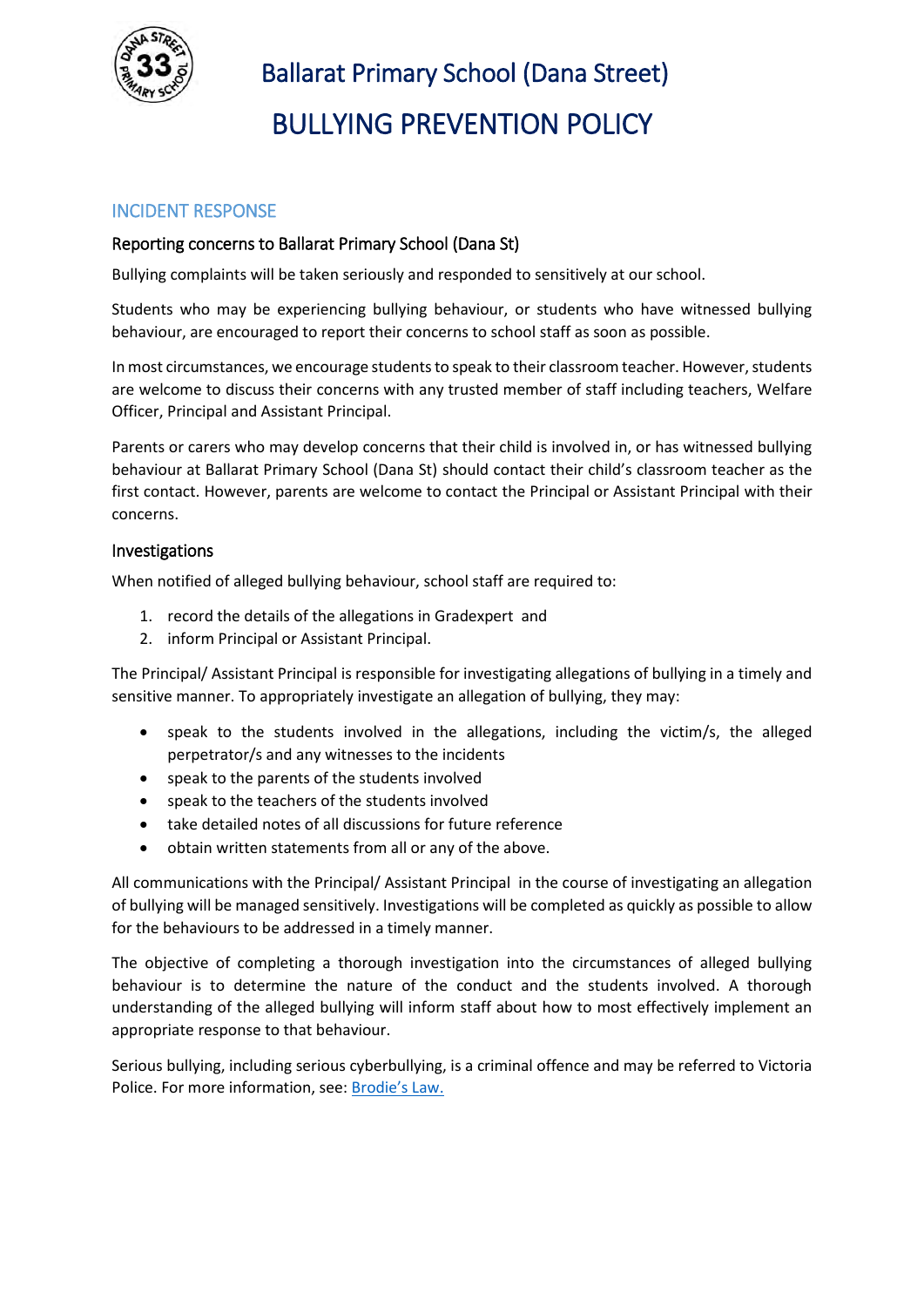

 Ballarat Primary School (Dana Street) BULLYING PREVENTION POLICY

#### Responses to bullying behaviours

When the Principal/ Assistant Principal has sufficient information to understand the circumstances of the alleged bullying and the students involved, a number of strategies may be implemented to address the behaviour and support affected students in consultation with staff involved.

There are a number of factors that will be considered when determining the most appropriate response to the behaviour. When making a decision about how to respond to bullying behaviour, staff at Ballarat Primary School (Dana St) will consider:

- the age and maturity of the students involved
- the severity and frequency of the bullying, and the impact it has had on the victim student
- whether the perpetrator student or students have displayed similar behaviour before
- whether the bullying took place in a group or one-to-one context
- whether the perpetrator demonstrates insight or remorse for their behaviour
- the alleged motive of the behaviour, including any element of provocation.

The Principal/ Assistant Principal may implement all, or some of the following responses to bullying behaviours:

- Offer counselling support to the victim student or students, including referral to the school's Welfare Officer.
- Offer counselling support to the perpetrator student or students, including referral to the school's Welfare Officer.
- Offer counselling support to affected students, including witnesses and/or friends of the victim student, including referral to the school's Welfare Officer.
- Facilitate a restorative practice meeting with all or some of the students involved. The objective of restorative practice is to repair relationships that have been damaged by bringing about a sense of remorse and restorative action on the part of the person who has bullied someone and forgiveness by the person who has been bullied.
- Facilitate a mediation between some or all of the students involved to help to encourage students to take responsibility for their behaviour and explore underlying reasons for conflict or grievance.
- Implement disciplinary consequences for the perpetrator student/s, which may include removal of privileges, detention, suspension and/or expulsion consistent with our Student Wellbeing and Engagement policy, the Ministerial Order on Suspensions and Expulsions and any other relevant Department policy.
- Facilitate a Student Support Group meeting and/or Behaviour Support Plan for affected students.
- Prepare a Safety Plan, restricting contact between victim and perpetrator students.
- Monitor the behaviour of the students involved for an appropriate time and take follow up action if necessary.

The Principal and Assistant Principal are responsible for maintaining up to date records of the investigation of and responses to bullying behaviour.

Ballarat Primary School (Dana St) understands the importance of monitoring the progress of students who have been involved in or affected by bullying behaviour. Our ability to effectively reduce and